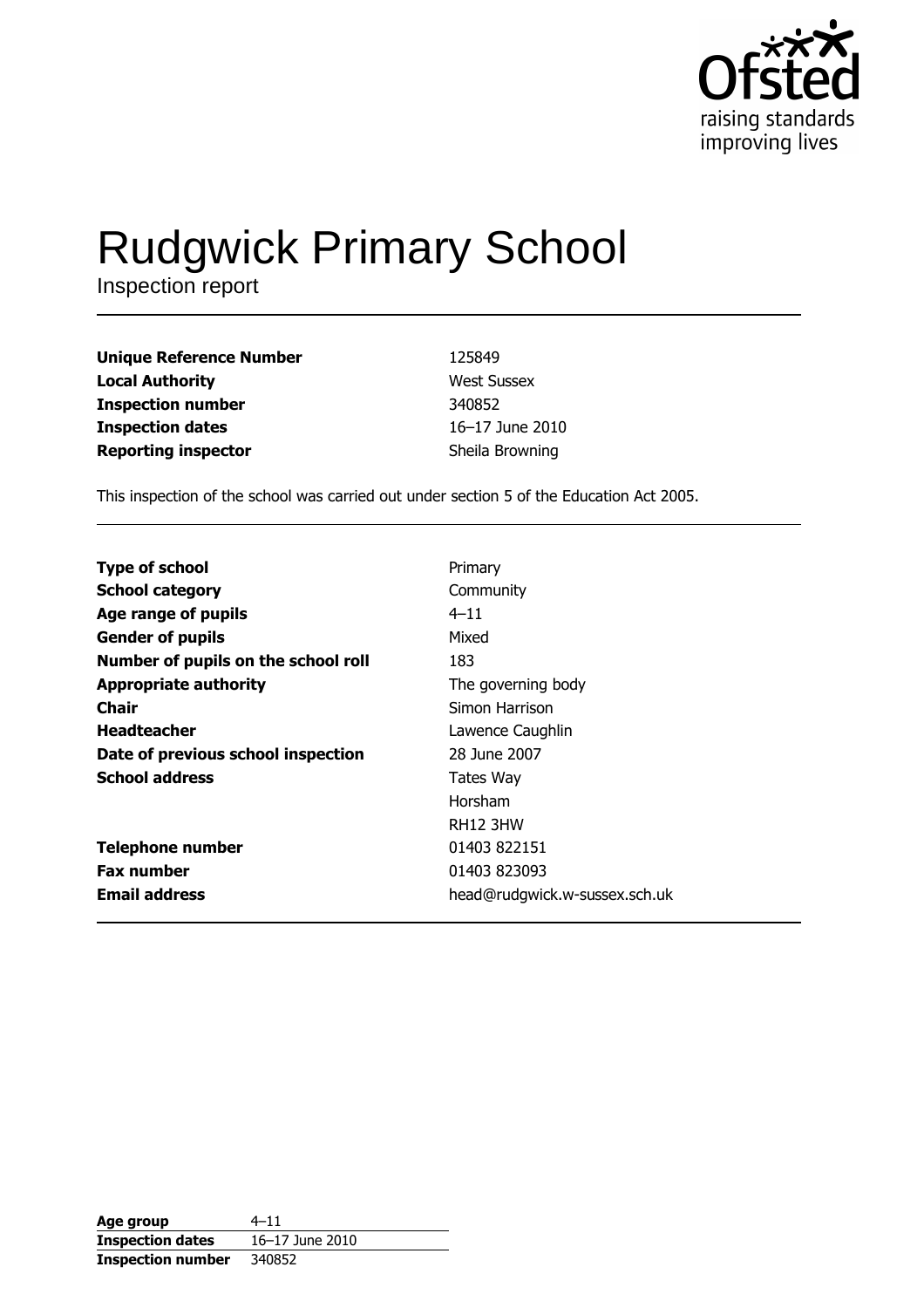The Office for Standards in Education, Children's Services and Skills (Ofsted) regulates and inspects to achieve excellence in the care of children and young people, and in education and skills for learners of all ages. It regulates and inspects childcare and children's social care, and inspects the Children and Family Court Advisory Support Service (Cafcass), schools, colleges, initial teacher training, work-based learning and skills training, adult and community learning, and education and training in prisons and other secure establishments. It rates council children's services, and inspects services for looked after children, safequarding and child protection.

Further copies of this report are obtainable from the school. Under the Education Act 2005, the school must provide a copy of this report free of charge to certain categories of people. A charge not exceeding the full cost of reproduction may be made for any other copies supplied.

If you would like a copy of this document in a different format, such as large print or Braille, please telephone 08456 404045, or email enquiries@ofsted.gov.uk.

You may copy all or parts of this document for non-commercial educational purposes, as long as you give details of the source and date of publication and do not alter the documentation in any way.

Royal Exchange Buildings St Ann's Square Manchester M2 7LA T: 08456 404045 Textphone: 0161 618 8524 E: enquiries@ofsted.gov.uk W: www.ofsted.gov.uk © Crown copyright 2010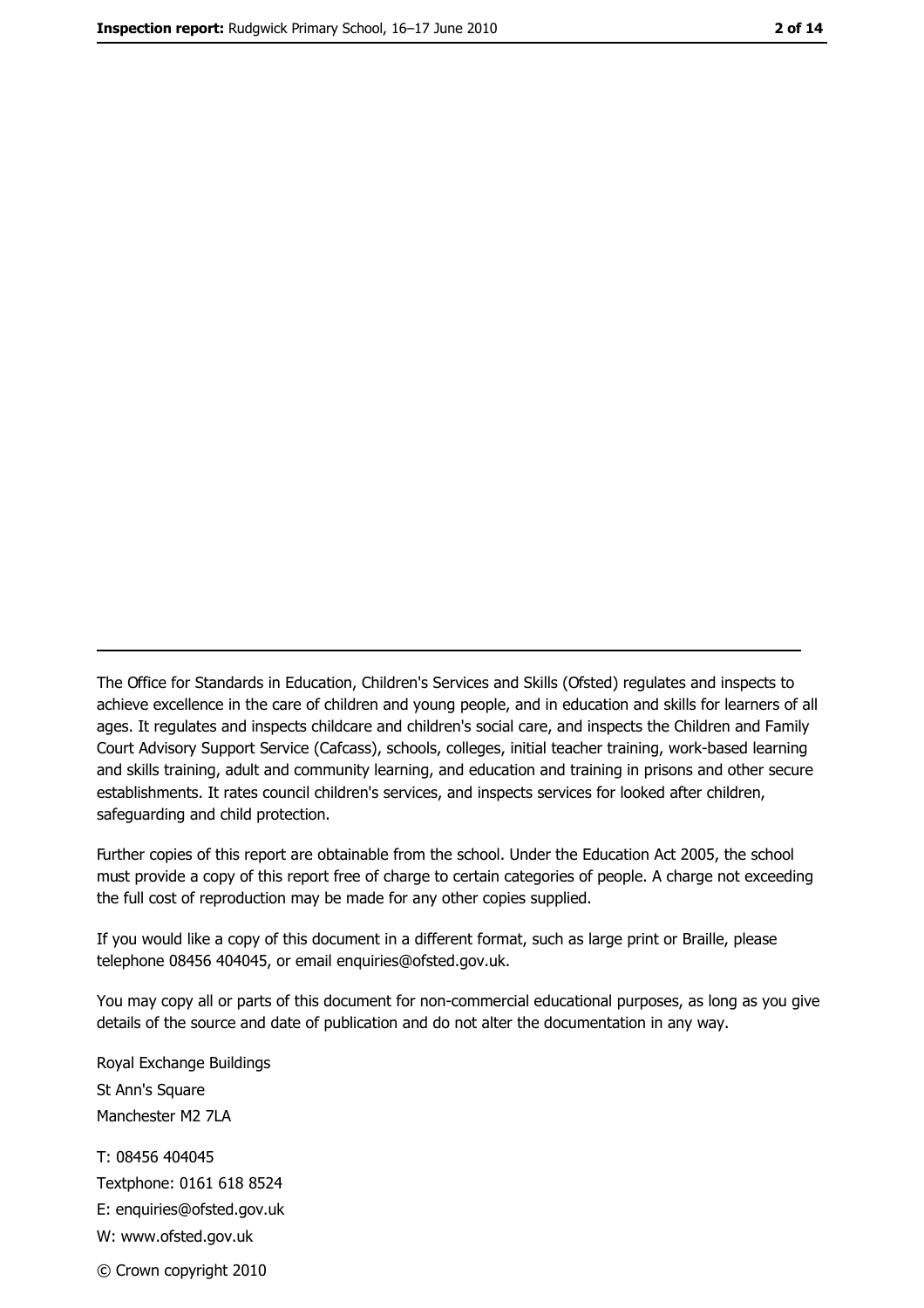# **Introduction**

This inspection was carried out by three additional inspectors. Nine teachers were observed in 19 lessons or parts of lessons. In addition, inspectors looked at pupils' workbooks, displays in classrooms and around the school, the school's assessment and tracking information for each year group. Inspectors also looked at the minutes of governing body meetings, the school's evaluations of teaching and learning and safeguarding documentation. Inspectors met with staff, pupils and representatives of the governing body and also spoke to a few parents and carers at the school gate. They looked at questionnaires completed by 104 parents and carers, 101 pupils in Years 3 to 6 and 28 members of staff.

The inspection team reviewed many aspects of the school's work. It looked in detail at the following:

- how effectively progress, especially in English and mathematics, for average and  $\blacksquare$ lower-attaining pupils from Years 2 to 6 is sustained
- the effect of new strategies to raise pupils' attainment in reading  $\blacksquare$
- how well teaching has improved, particularly through the introduction of new  $\blacksquare$ assessment strategies, as an indicator of the effectiveness of leadership and management
- how the school is raising pupils' awareness and knowledge of different communities  $\blacksquare$ in the United Kingdom.

# **Information about the school**

In this smaller than average rural school the pupil roll is increasing. The large majority of pupils are of White British heritage and an increasing number are from a range of other ethnic backgrounds. A few settled Traveller children also attend. The number of boys in the school is significantly greater than the number of girls overall, and in every year group except for Years 1 and 2. The proportion of pupils who are eligible for free school meals is average. Though average overall, the proportion of pupils with special educational needs and/or disabilities in some year groups is much higher and close to half of each class. Of these most have specific learning problems, including dyslexia or behavioural, emotional or social learning difficulties. Few pupils speak English as an additional language. The school provides for children in the Early Years Foundation Stage in one Reception class. Since the last inspection staffing has been restructured to have an extended senior leadership team.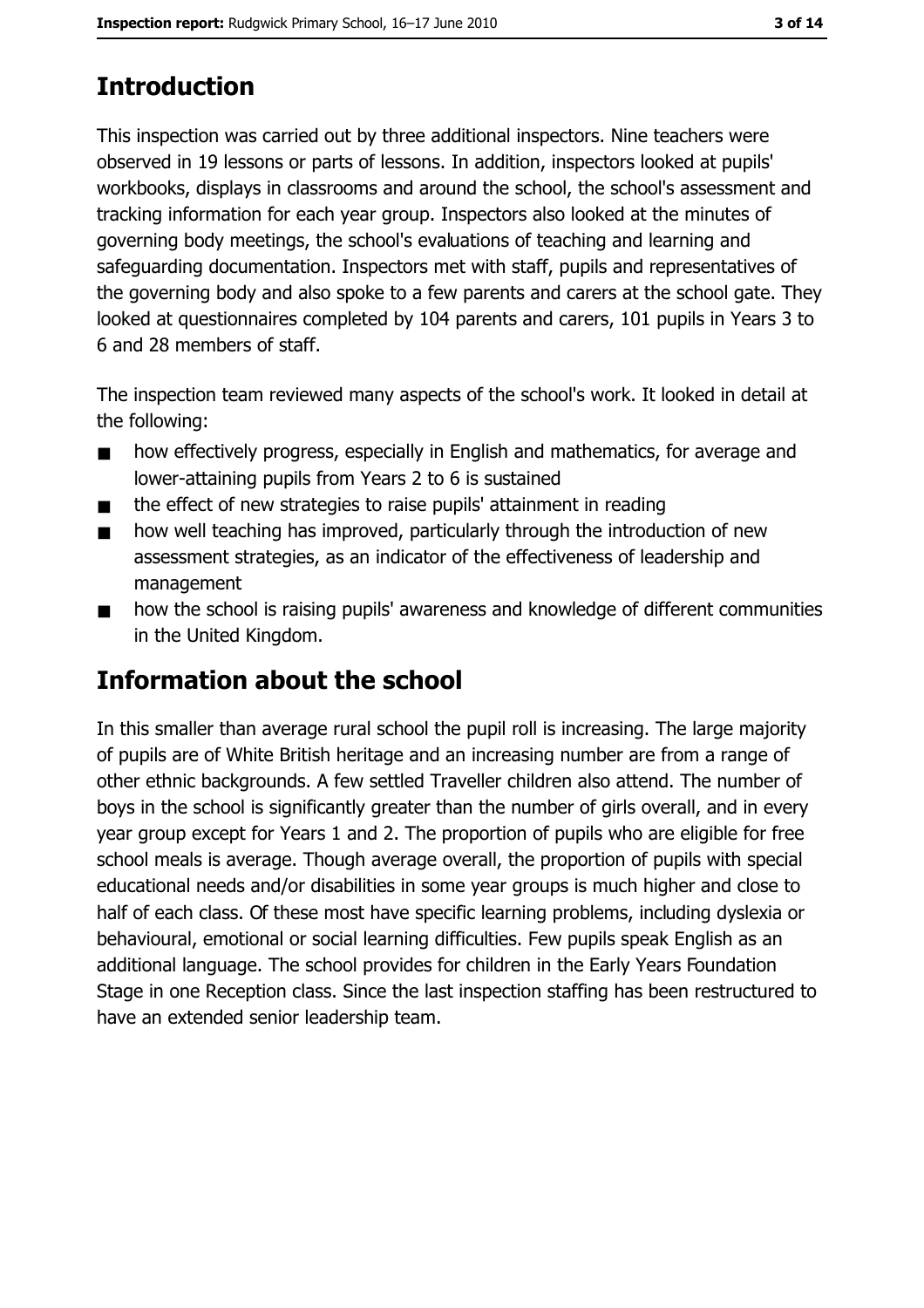# **Inspection judgements**

## Overall effectiveness: how good is the school?

#### The school's capacity for sustained improvement

## **Main findings**

Rudgwick is a good school. It has some outstanding features. Good relationships between adults and pupils and among the pupils themselves are at the heart of the school's work; as a result pupils develop many excellent personal skills. They are confident and exceptionally welcoming, reflecting the extremely high quality of care, support and quidance they receive. They make good progress because they are taught well. Their attainment is above average, and improvements in teaching, particularly in developing pupils' writing and reading skills. have resulted in challenging targets being exceeded.

The headteacher is highly respected by parents and carers and the local community and has successfully built a strong staff team who share his aspirations for the pupils and the future of the school. The school has made good improvements since the last inspection, when it was judged to be satisfactory. Two developments have been key to this improvement. Teaching has improved because of the close focus on using assessment strategies to help learning accelerate, which has led to most teaching being good. Also the new skills-based and creative curriculum helps pupils to thoroughly enjoy their learning. Systems for school self-evaluation are excellent, as is the way pupils' progress is tracked and any underperformance is analysed and tackled. These factors and the school's accurate view of its own effectiveness and the progress made since the previous inspection demonstrate it has a good capacity to sustain and increase the rate of improvement.

Carefully planned provision effectively meet the needs of pupils with special educational needs and/or disabilities, those who are gifted and talented and Traveller children, enabling them to make good progress. Pupils say they feel very safe and secure and are confident that any issue they might raise will be dealt with promptly. Several parents wrote about the help their children had received. Pupils are very aware of their own safety and as young play leaders, for example, relish their roles, looking after and playing with younger ones. As eco- and school councillors, house captains, head boy and girl, they are very active in the local and school communities. They contribute to school development planning and get involved in local businesses, for example in Kenya week in activities such as making bricks.

Children achieve well in the Reception class. However, the indoor and outdoor accommodation, which is spacious and well organised, is not as highly stimulating or vibrant as it could be to ensure children consistently achieve as well as possible. Pupils' social, moral and spiritual development is excellent. They have a good knowledge of cultures in other parts of the world and reflect and show great empathy for and understanding of the differences and similarities they have with the children in

| 7 |  |
|---|--|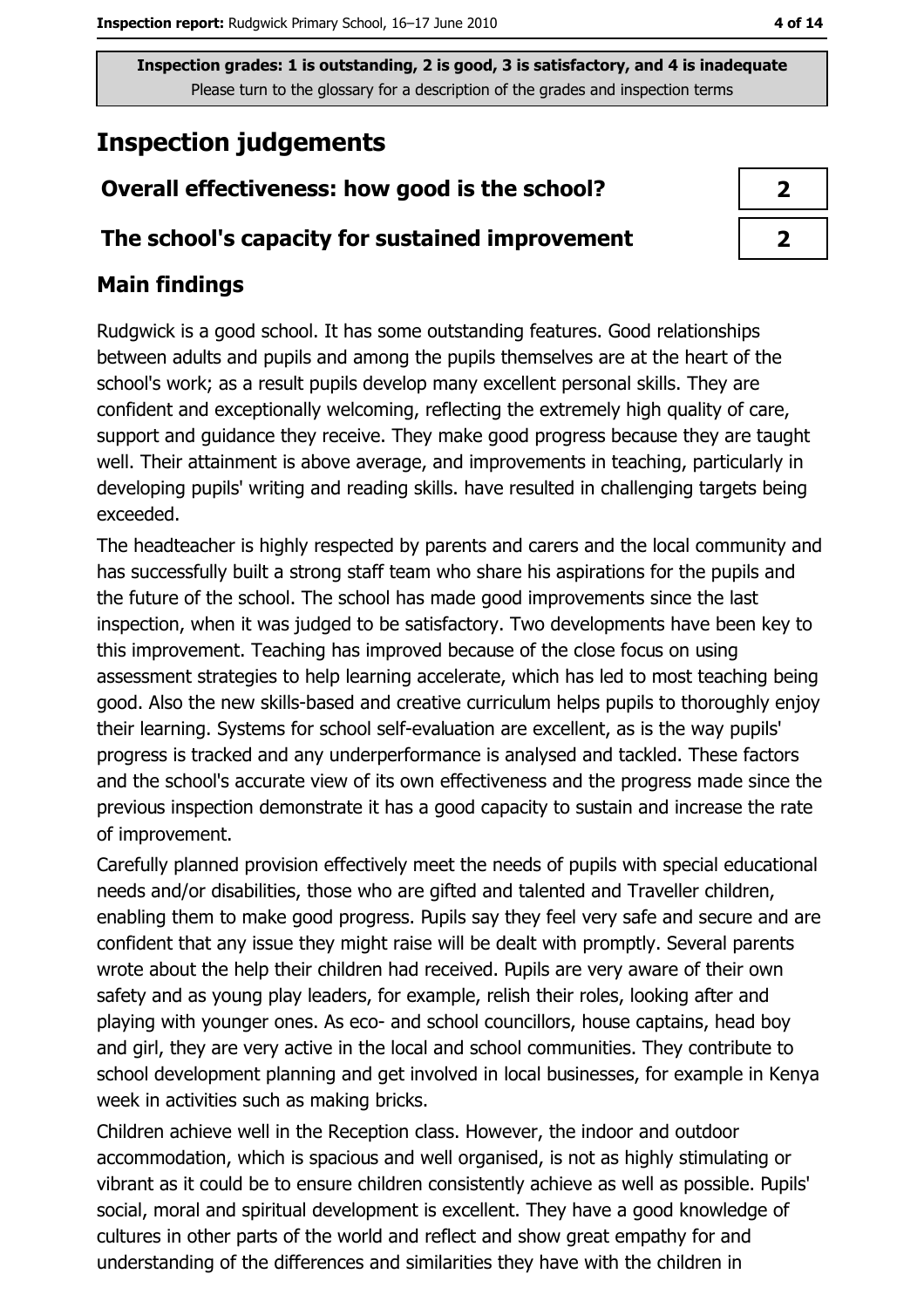Masemwa, a school with which there are well-established links. The school has excellent links with the local community. It has yet to expand pupils' horizons so that they fully appreciate the cultural diversity in the United Kingdom today.

### What does the school need to do to improve further?

- Improve the indoor and outdoor learning environment in the Early Years Foundation  $\blacksquare$ Stage to ensure children consistently achieve their best by:
	- reviewing the use of resources so that they really inspire learning
	- ensuring the learning environment is rich, stimulating and innovative so that it further supports learning.
- Raise pupils' awareness of the cultural, ethnic and religious diversity in the United Kingdom today by:
	- developing links with a contrasting community in the United Kingdom.

## **Outcomes for individuals and groups of pupils**

Children enter Year 1 with broadly average levels of attainment. Pupils' attainment in reading and writing has risen recently and measures taken to reduce a dip in pupils' learning in Year 3 have been successful. Though rising over time, pupils' attainment has not been consistently above average. As pupils move up through the school they make good progress. Pupils are enthusiastic learners who work hard and are keen to do well. They collaborate well in pairs and groups, sharing ideas and planning, for example when Year 5 researched facts using information and communication technology (ICT) before re-enacting the mummifying process from Ancient Egypt. When lessons inspire, pupils are really motivated, such as when a mixed-age group of gifted and talented pupils explored creatures and their habitats in the grounds. They collected snails and ants, pressed leaves, researched facts and identified species in readiness for making a book for the rest of the school to use on a hunt.

Pupils show interest in a wide range of other activities, from early morning netball to running the healthy tuck shop. They love all the opportunities for sport and clearly know what makes a healthy diet and how to keep themselves and others fit. Behaviour is good and, at times, exemplary despite a small minority of pupils expressing some concerns. Year 6 pupils really enjoyed the opportunity to improve their communication skills when instructing Reception children to make origami whales, a great confidence boost for both age groups. Most pupils enjoy school, which is seen in their high attendance. There are no significant differences between the outcomes for boys and girls, and pupils with special educational needs and/or disabilities all make good progress. Pupils' confidently apply their basic skills, including computer skills in different contexts.

 $\overline{2}$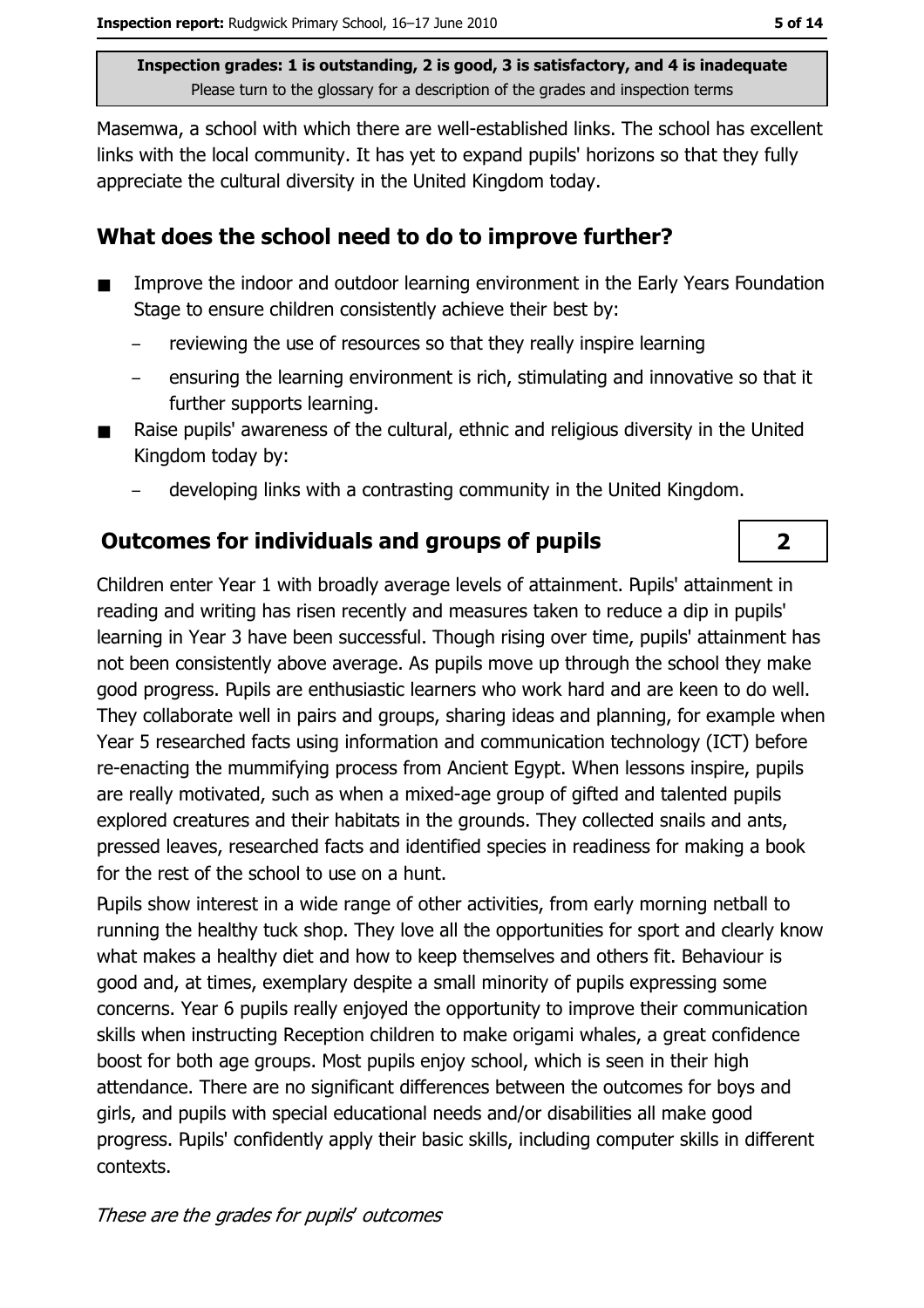| Pupils' achievement and the extent to which they enjoy their learning                                                     |                         |  |  |
|---------------------------------------------------------------------------------------------------------------------------|-------------------------|--|--|
| Taking into account:<br>Pupils' attainment <sup>1</sup>                                                                   | $\overline{2}$          |  |  |
| The quality of pupils' learning and their progress                                                                        |                         |  |  |
| The quality of learning for pupils with special educational needs and/or<br>disabilities and their progress               |                         |  |  |
| The extent to which pupils feel safe                                                                                      | 1                       |  |  |
| <b>Pupils' behaviour</b>                                                                                                  | $\overline{\mathbf{2}}$ |  |  |
| The extent to which pupils adopt healthy lifestyles                                                                       | 1                       |  |  |
| The extent to which pupils contribute to the school and wider community                                                   | 1                       |  |  |
| The extent to which pupils develop workplace and other skills that will<br>contribute to their future economic well-being |                         |  |  |
| Taking into account:<br>Pupils' attendance <sup>1</sup>                                                                   | 1                       |  |  |
| The extent of pupils' spiritual, moral, social and cultural development                                                   | 1                       |  |  |

#### How effective is the provision?

All staff make a very strong contribution to the excellent care, sensitive support and quidance received by pupils, including the most vulnerable. A wide range of intervention programmes and booster classes in mathematics and English support individuals and small groups effectively, whether by extending gifted and talented mathematicians or supporting boys' writing skills. Excellent links with home and external agencies ensure that all pupils, and especially the most vulnerable, are well looked after. Parents and carers appreciate the school's 'open door' policy and are very confident in the way their children will be looked after. The school has some striking examples of where it has helped individuals and their families overcome significant barriers to their education.

Teaching has improved as the impact of good assessment systems and initiatives to move up standards have become embedded. These and teachers strong subject knowledge, level of challenge and questioning skills have contributed significantly to improvements in learning. Teachers are now more skilled at planning for pupils' individual needs. For example, in a Year 1 science lesson pupils were set tasks at differing levels of difficulty to predict, search for and record different mini-beasts, and made good progress. Pupils understand what they are learning and assess how well they have done and what they still need to do. On occasion, the pace of learning drops off or too much time is given to organisational tasks, and at other times it is too quick for pupils to be fully on board with their learning. Well-trained teaching assistants

 $1$  The arades for attainment and attendance are: 1 is high; 2 is above average; 3 is broadly average; and 4 is low.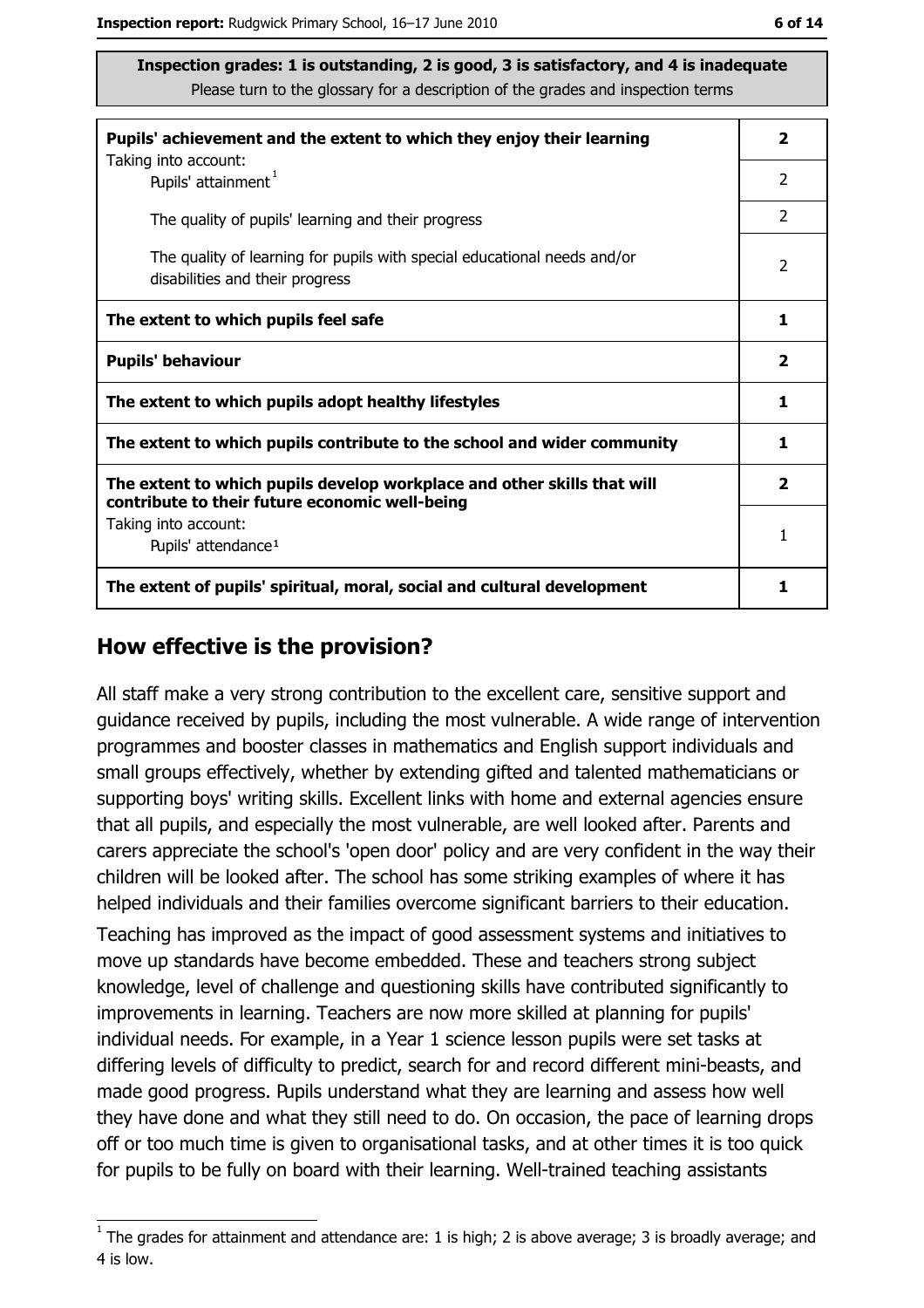provide effective support for those needing additional help, though they are occasionally underused at the start of lessons.

Though improvements in the curriculum are not yet fully embedded, it is continually evolving and skills in literacy, numeracy and ICT are usually applied well. Work with the local authority and locality schools continues to enrich pupils' learning. Themed weeks, visits such as Year 5's visit to the Brighton Pavilion, visitors and enrichment clubs are very popular and contribute much to pupils' learning and enjoyment.

These are the grades for the quality of provision

| The quality of teaching                                                                                    |  |  |  |  |
|------------------------------------------------------------------------------------------------------------|--|--|--|--|
| Taking into account:<br>The use of assessment to support learning                                          |  |  |  |  |
| The extent to which the curriculum meets pupils' needs, including, where<br>relevant, through partnerships |  |  |  |  |
| The effectiveness of care, guidance and support                                                            |  |  |  |  |

#### How effective are leadership and management?

The expanded senior leadership team communicate high expectations to all staff and are enthusiastically focused on driving improvement. Accurate monitoring and evaluation has provided a realistic self-evaluation of the school's work. This has led to noticeable improvements in teaching, assessment and the curriculum, particularly over the past six months. The very effective monitoring of pupils' attainment has been particularly useful in helping the school to iron out minor differences in the progress of different groups of pupils. Consequently, all groups achieve well. This illustrates the school's outstanding success in promoting equality and tackling discrimination.

The headteacher has forged excellent partnerships with the local community, and parents and carers who are seen as key partners. The school works successfully to engage them through newsletters, workshops, a website and The Parent Forum. Statutory requirements are fully met with rigorous procedures for ensuring the safety of staff and pupils. Governors are actively involved, very knowledgeable and increasingly provide good levels of challenge. Leaders have ensured that the school is promoting community cohesion well, particularly through the links established within the local communities, and at international levels. Nonetheless, pupils' understanding of diversity in the United Kingdom today is more limited.

These are the grades for leadership and management

| The effectiveness of leadership and management in embedding ambition and<br>driving improvement |  |  |
|-------------------------------------------------------------------------------------------------|--|--|
| Taking into account:<br>The leadership and management of teaching and learning                  |  |  |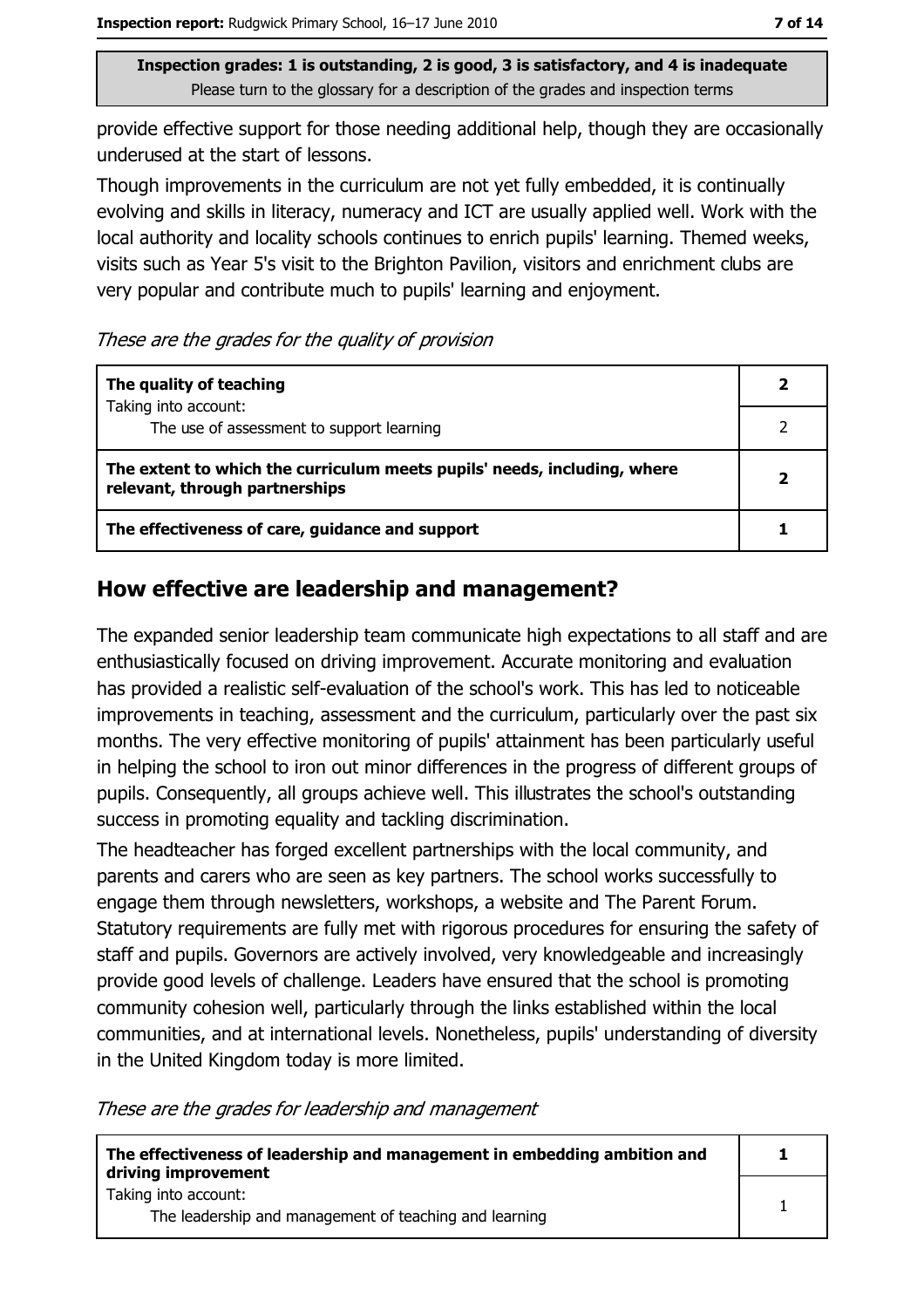| Inspection grades: 1 is outstanding, 2 is good, 3 is satisfactory, and 4 is inadequate<br>Please turn to the glossary for a description of the grades and inspection terms<br>The effectiveness of the governing body in challenging and supporting the<br>school so that weaknesses are tackled decisively and statutory responsibilities<br>$\overline{\mathbf{2}}$ |  |
|-----------------------------------------------------------------------------------------------------------------------------------------------------------------------------------------------------------------------------------------------------------------------------------------------------------------------------------------------------------------------|--|
|                                                                                                                                                                                                                                                                                                                                                                       |  |
| met                                                                                                                                                                                                                                                                                                                                                                   |  |
| The effectiveness of the school's engagement with parents and carers<br>1                                                                                                                                                                                                                                                                                             |  |
| The effectiveness of partnerships in promoting learning and well-being<br>1                                                                                                                                                                                                                                                                                           |  |
| The effectiveness with which the school promotes equality of opportunity and<br>1<br>tackles discrimination                                                                                                                                                                                                                                                           |  |
| $\overline{\mathbf{2}}$<br>The effectiveness of safeguarding procedures                                                                                                                                                                                                                                                                                               |  |
| $\overline{\mathbf{2}}$<br>The effectiveness with which the school promotes community cohesion                                                                                                                                                                                                                                                                        |  |
| The effectiveness with which the school deploys resources to achieve<br>2<br>value for money                                                                                                                                                                                                                                                                          |  |

## **Early Years Foundation Stage**

Good leadership and management have secured significant improvements in many aspects of provision; consequently, children make good progress in all areas of learning. Children appear to bounce to school, eager and expectant! They are active learners, enjoy problem solving and learn to be independent, whether using ICT to retell the story of Noah's Ark or learning to use non-fiction books to find out facts about whales. Regular teaching of letters and sounds prepares children well for reading and writing. Ongoing observations and assessments of the children's progress are used effectively to target support, and build on their knowledge and understanding well.

The majority are on course to achieve age-related expectations by the end of Reception and many will exceed these. This is good progress from their average starting points. Pupils learn through a combination of direct teaching and activities they initiate themselves. While much improved, the learning environment is not stimulating enough and is missing that 'wow' factor to really let children's imaginative and creativity fly. All staff are well focused on ensuring children's welfare and well-being. As a result, and because of the close links with pre-school settings and parents and carers, children settle in quickly. Weekly parents' evenings, with five sets of parents being invited each time, reinforce the good partnerships with parents and carers who speak highly of the provision.

| <b>Overall effectiveness of the Early Years Foundation Stage</b><br>Taking into account:     |  |
|----------------------------------------------------------------------------------------------|--|
| Outcomes for children in the Early Years Foundation Stage                                    |  |
| The quality of provision in the Early Years Foundation Stage                                 |  |
| The effectiveness of leadership and management of the Early Years<br><b>Foundation Stage</b> |  |

These are the grades for the Early Years Foundation Stage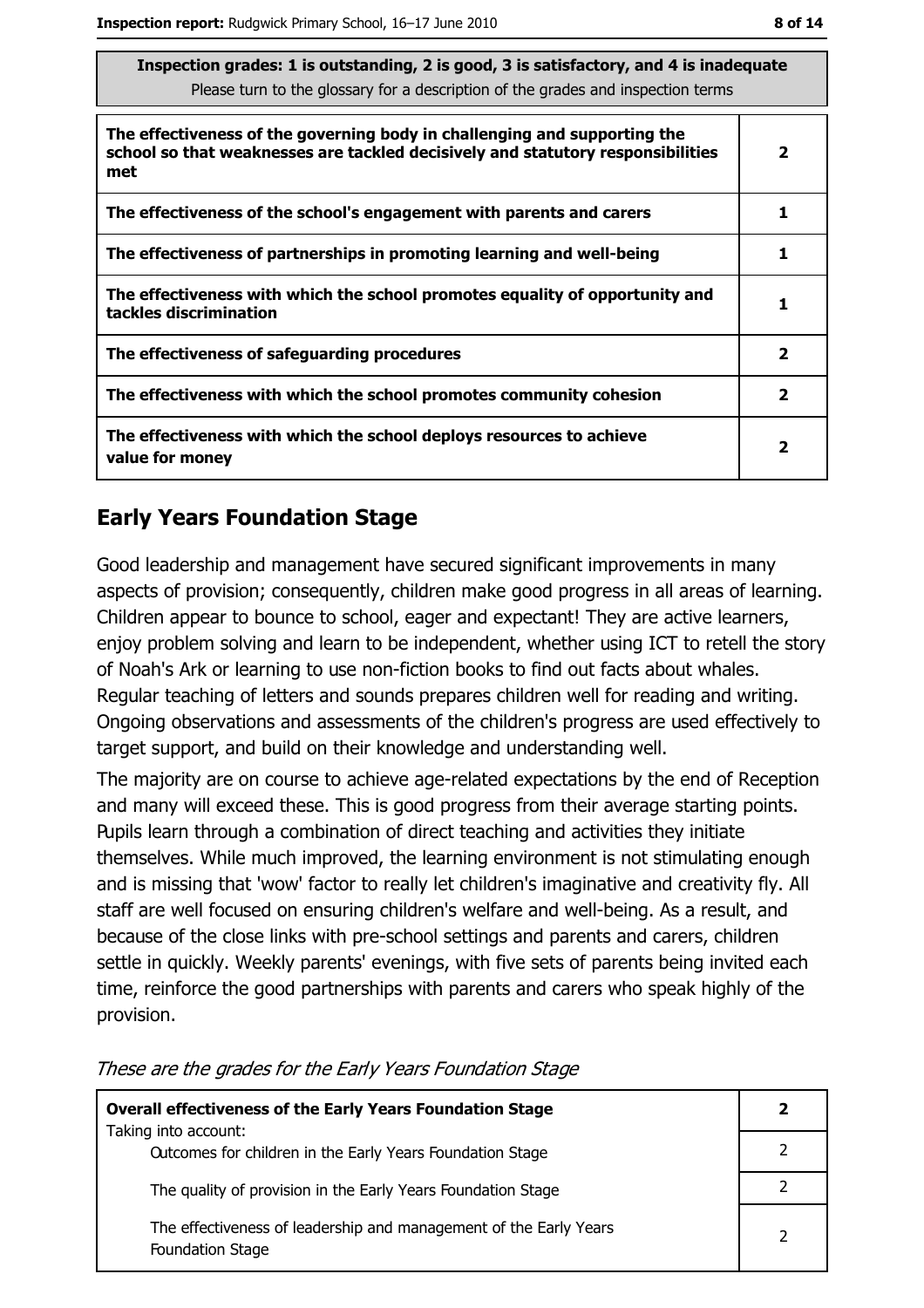#### **Views of parents and carers**

A high number of parents responded to the Ofsted questionnaire. Parents and carers are extremely satisfied with the school. There were many positive comments on questionnaires, and almost all of the few points raised for improvement related to individual cases. Most parents and carers are happy with their children's experience at Rudgwick and the inspection findings confirm their positive views of the school. A very small minority expressed concerns about their children's progress and felt the school did not help them enough to support their child's learning. Inspectors could not endorse these views as they judged pupils to be making good progress; the school has excellent partnerships with parents and carers. The school provides many opportunities for parents to support their children's learning.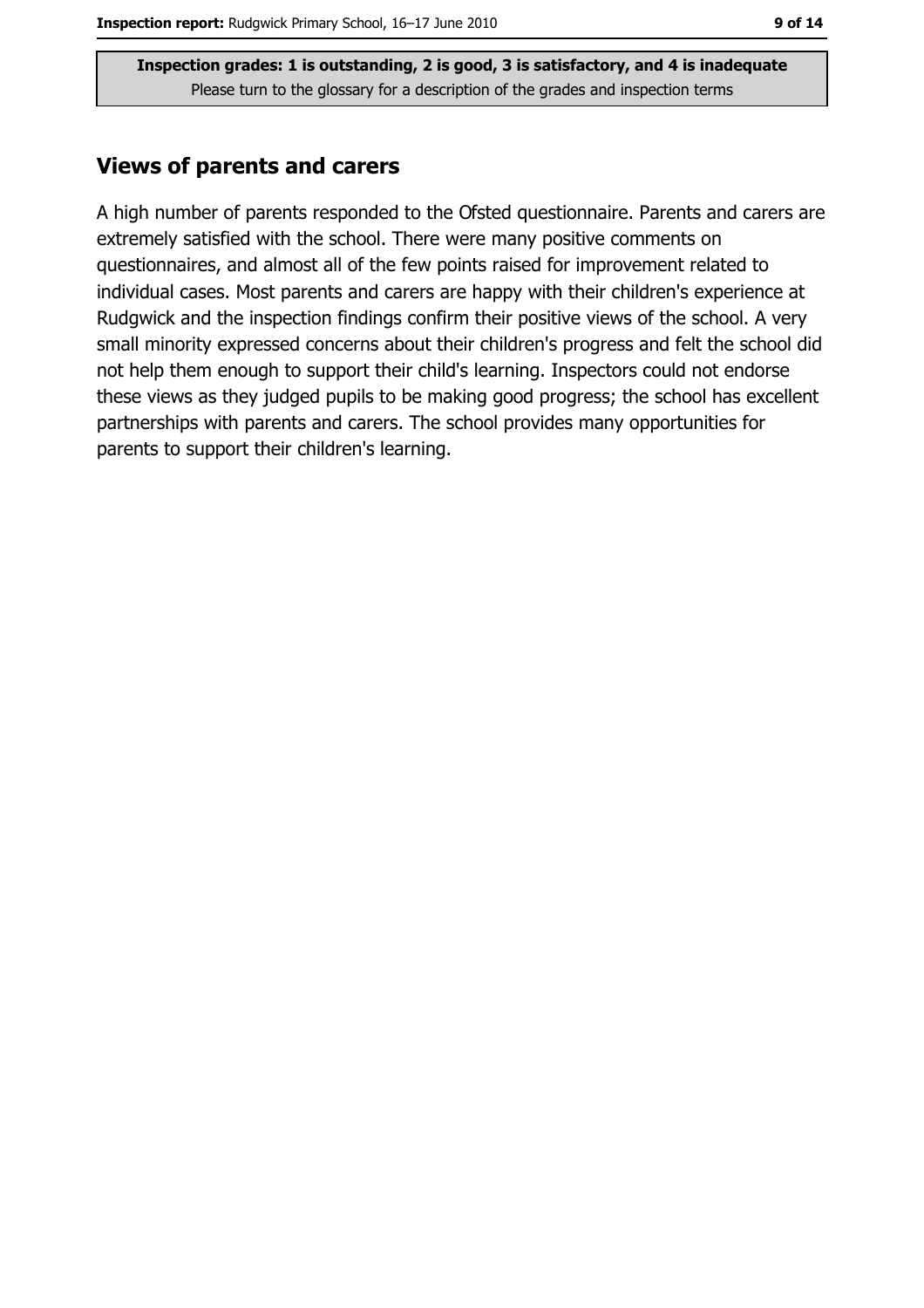#### Responses from parents and carers to Ofsted's questionnaire

Ofsted invited all the registered parents and carers of pupils registered at Rudgwick Primary School to complete a questionnaire about their views of the school.

In the questionnaire, parents and carers were asked to record how strongly they agreed with 13 statements about the school.

The inspection team received 104 completed questionnaires by the end of the on-site inspection. In total, there are 183 pupils registered at the school.

| <b>Statements</b>                                                                                                                                                                                                                                       | <b>Strongly</b><br><b>Agree</b><br><b>Agree</b> |               |              | <b>Disagree</b> |                | <b>Strongly</b><br>disagree |              |               |
|---------------------------------------------------------------------------------------------------------------------------------------------------------------------------------------------------------------------------------------------------------|-------------------------------------------------|---------------|--------------|-----------------|----------------|-----------------------------|--------------|---------------|
|                                                                                                                                                                                                                                                         | <b>Total</b>                                    | $\frac{1}{2}$ | <b>Total</b> | $\frac{1}{2}$   | <b>Total</b>   | $\frac{0}{0}$               | <b>Total</b> | $\frac{1}{2}$ |
| My child enjoys school                                                                                                                                                                                                                                  | 64                                              | 62            | 38           | 37              | 0              | 0                           | $\Omega$     | 0             |
| The school keeps my child<br>safe                                                                                                                                                                                                                       | 59                                              | 57            | 45           | 43              | 0              | 0                           | 0            | 0             |
| The school informs me<br>about my child's progress                                                                                                                                                                                                      | 34                                              | 33            | 65           | 63              | 3              | 3                           | 0            | $\mathbf 0$   |
| My child is making enough<br>progress at this school                                                                                                                                                                                                    | 38                                              | 37            | 54           | 52              | 10             | 10                          | 0            | 0             |
| The teaching is good at this<br>school                                                                                                                                                                                                                  | 49                                              | 47            | 47           | 45              | $\overline{2}$ | $\overline{2}$              | 0            | 0             |
| The school helps me to<br>support my child's learning                                                                                                                                                                                                   | 40                                              | 38            | 50           | 48              | 9              | 9                           | $\mathbf{1}$ | $\mathbf{1}$  |
| The school helps my child to<br>have a healthy lifestyle                                                                                                                                                                                                | 46                                              | 44            | 58           | 56              | $\mathbf 0$    | 0                           | 0            | 0             |
| The school makes sure that<br>my child is well prepared for<br>the future (for example<br>changing year group,<br>changing school, and for<br>children who are finishing<br>school, entering further or<br>higher education, or<br>entering employment) | 49                                              | 47            | 52           | 50              | $\overline{0}$ | 0                           | $\mathbf 0$  | $\mathbf 0$   |
| The school meets my child's<br>particular needs                                                                                                                                                                                                         | 43                                              | 41            | 51           | 49              | $\overline{7}$ | 7                           | 0            | 0             |
| The school deals effectively<br>with unacceptable behaviour                                                                                                                                                                                             | 38                                              | 37            | 61           | 59              | 3              | 3                           | 0            | $\mathbf 0$   |
| The school takes account of<br>my suggestions and<br>concerns                                                                                                                                                                                           | 37                                              | 36            | 60           | 58              | $\overline{4}$ | 4                           | 0            | 0             |
| The school is led and<br>managed effectively                                                                                                                                                                                                            | 43                                              | 41            | 55           | 53              | 5              | 5                           | $\bf{0}$     | $\mathbf 0$   |
| Overall, I am happy with my<br>child's experience at this<br>school                                                                                                                                                                                     | 58                                              | 54            | 44           | 42              | $\overline{2}$ | $\overline{2}$              | $\mathbf 0$  | $\mathbf 0$   |

The table above summarises the responses that parents and carers made to each statement. The percentages indicate the proportion of parents and carers giving that response out of the total number of completed questionnaires. Where one or more parents and carers chose not to answer a particular question, the percentages will not add up to 100%.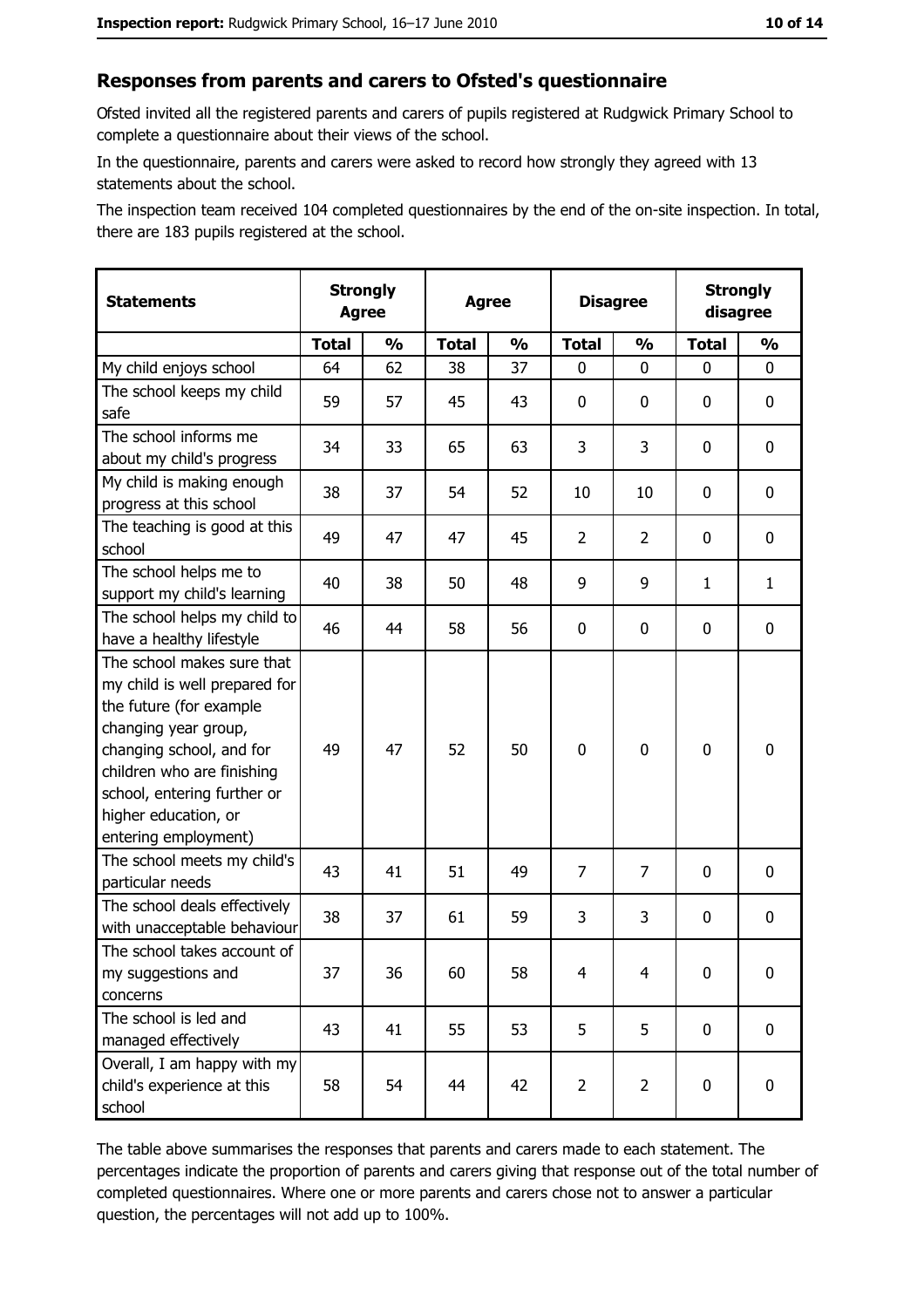# Glossary

| Grade   | <b>Judgement</b>   | <b>Description</b>                                                                                                                                                                                                               |
|---------|--------------------|----------------------------------------------------------------------------------------------------------------------------------------------------------------------------------------------------------------------------------|
| Grade 1 | <b>Outstanding</b> | These features are highly effective. An oustanding<br>school provides exceptionally well for its pupils' needs.                                                                                                                  |
| Grade 2 | Good               | These are very positive features of a school. A school<br>that is good is serving its pupils well.                                                                                                                               |
| Grade 3 | Satisfactory       | These features are of reasonable quality. A satisfactory<br>school is providing adequately for its pupils.                                                                                                                       |
| Grade 4 | Inadequate         | These features are not of an acceptable standard. An<br>inadequate school needs to make significant<br>improvement in order to meet the needs of its pupils.<br>Ofsted inspectors will make further visits until it<br>improves. |

# What inspection judgements mean

## **Overall effectiveness of schools**

|                       | Overall effectiveness judgement (percentage of<br>schools) |      |                     |                   |
|-----------------------|------------------------------------------------------------|------|---------------------|-------------------|
| <b>Type of school</b> | <b>Outstanding</b>                                         | Good | <b>Satisfactory</b> | <b>Inadequate</b> |
| Nursery schools       | 51                                                         | 45   | 0                   | 4                 |
| Primary schools       | 6                                                          | 41   | 42                  | 10                |
| Secondary schools     | 8                                                          | 34   | 44                  | 14                |
| Sixth forms           | 10                                                         | 37   | 50                  | 3                 |
| Special schools       | 32                                                         | 38   | 25                  | 5                 |
| Pupil referral units  | 12                                                         | 43   | 31                  | 14                |
| All schools           | 9                                                          | 40   | 40                  | 10                |

New school inspection arrangements were introduced on 1 September 2009. This means that inspectors now make some additional judgements that were not made previously.

The data in the table above is for the period 1 September to 31 December 2009 and is the most recently published data available (see www.ofsted.gov.uk). Please note that the sample of schools inspected during the autumn term 2009 was not representative of all schools nationally, as weaker schools are inspected more frequently than good or outstanding schools.

Percentages are rounded and do not always add exactly to 100. Secondary school figures include those that have sixth forms, and sixth form figures include only the data specifically for sixth form inspection judgements.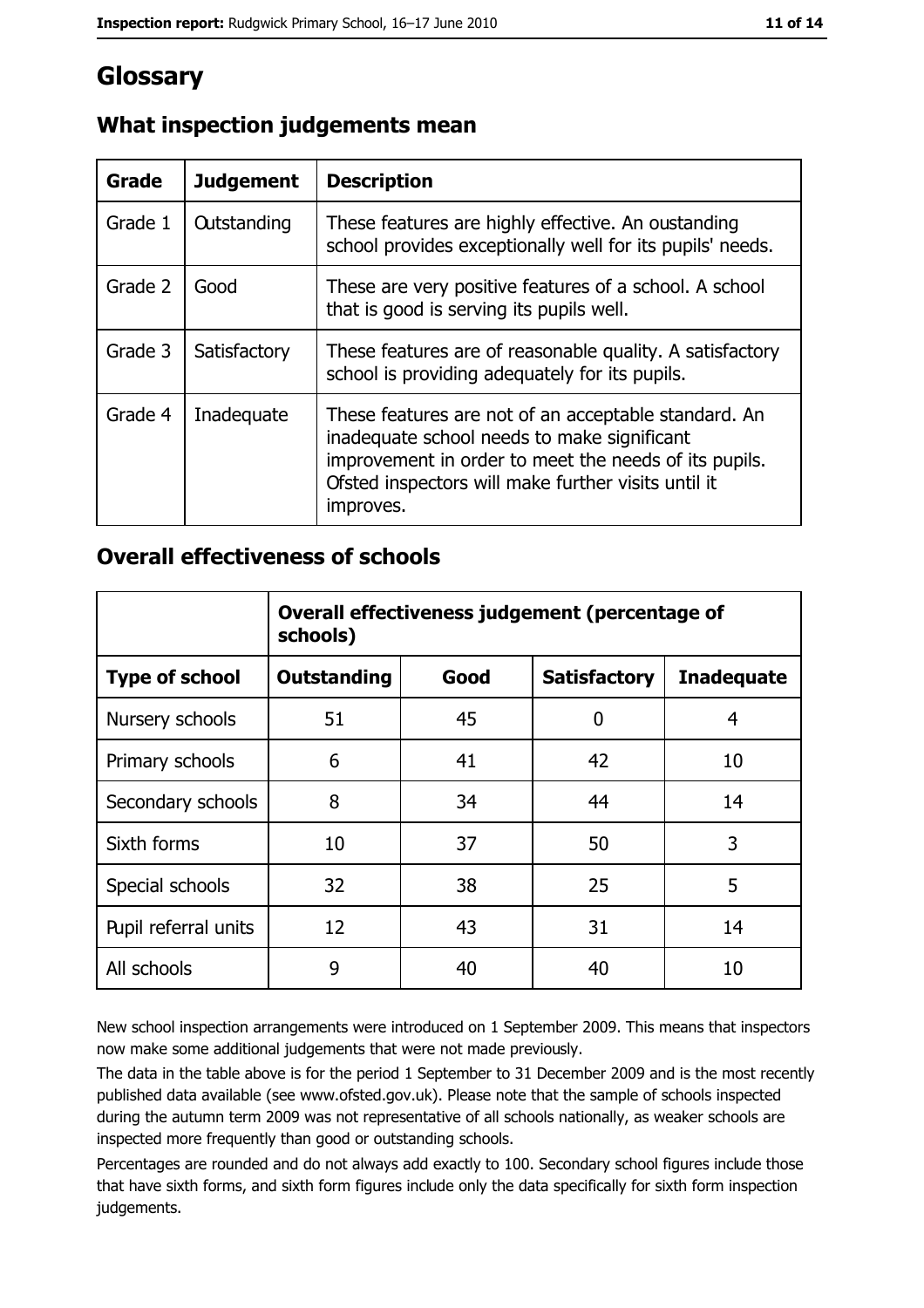# **Common terminology used by inspectors**

| Achievement:                  | the progress and success of a pupil in<br>their learning, development or training.                                                                                                                                                                                                                           |  |  |
|-------------------------------|--------------------------------------------------------------------------------------------------------------------------------------------------------------------------------------------------------------------------------------------------------------------------------------------------------------|--|--|
| Attainment:                   | the standard of the pupils' work shown by<br>test and examination results and in<br>lessons.                                                                                                                                                                                                                 |  |  |
| Capacity to improve:          | the proven ability of the school to<br>continue improving. Inspectors base this<br>judgement on what the school has<br>accomplished so far and on the quality of<br>its systems to maintain improvement.                                                                                                     |  |  |
| Leadership and management:    | the contribution of all the staff with<br>responsibilities, not just the headteacher,<br>to identifying priorities, directing and<br>motivating staff and running the school.                                                                                                                                |  |  |
| Learning:                     | how well pupils acquire knowledge,<br>develop their understanding, learn and<br>practise skills and are developing their<br>competence as learners.                                                                                                                                                          |  |  |
| <b>Overall effectiveness:</b> | inspectors form a judgement on a school's<br>overall effectiveness based on the findings<br>from their inspection of the school. The<br>following judgements, in particular,<br>influence what the overall effectiveness<br>judgement will be.                                                               |  |  |
|                               | The school's capacity for sustained<br>improvement.<br>Outcomes for individuals and groups<br>of pupils.<br>The quality of teaching.<br>The extent to which the curriculum<br>meets pupil's needs, including where<br>relevant, through partnerships.<br>The effectiveness of care, guidance<br>and support. |  |  |
| Progress:                     | the rate at which pupils are learning in<br>lessons and over longer periods of time. It<br>is often measured by comparing the<br>pupils' attainment at the end of a key<br>stage with their attainment when they<br>started.                                                                                 |  |  |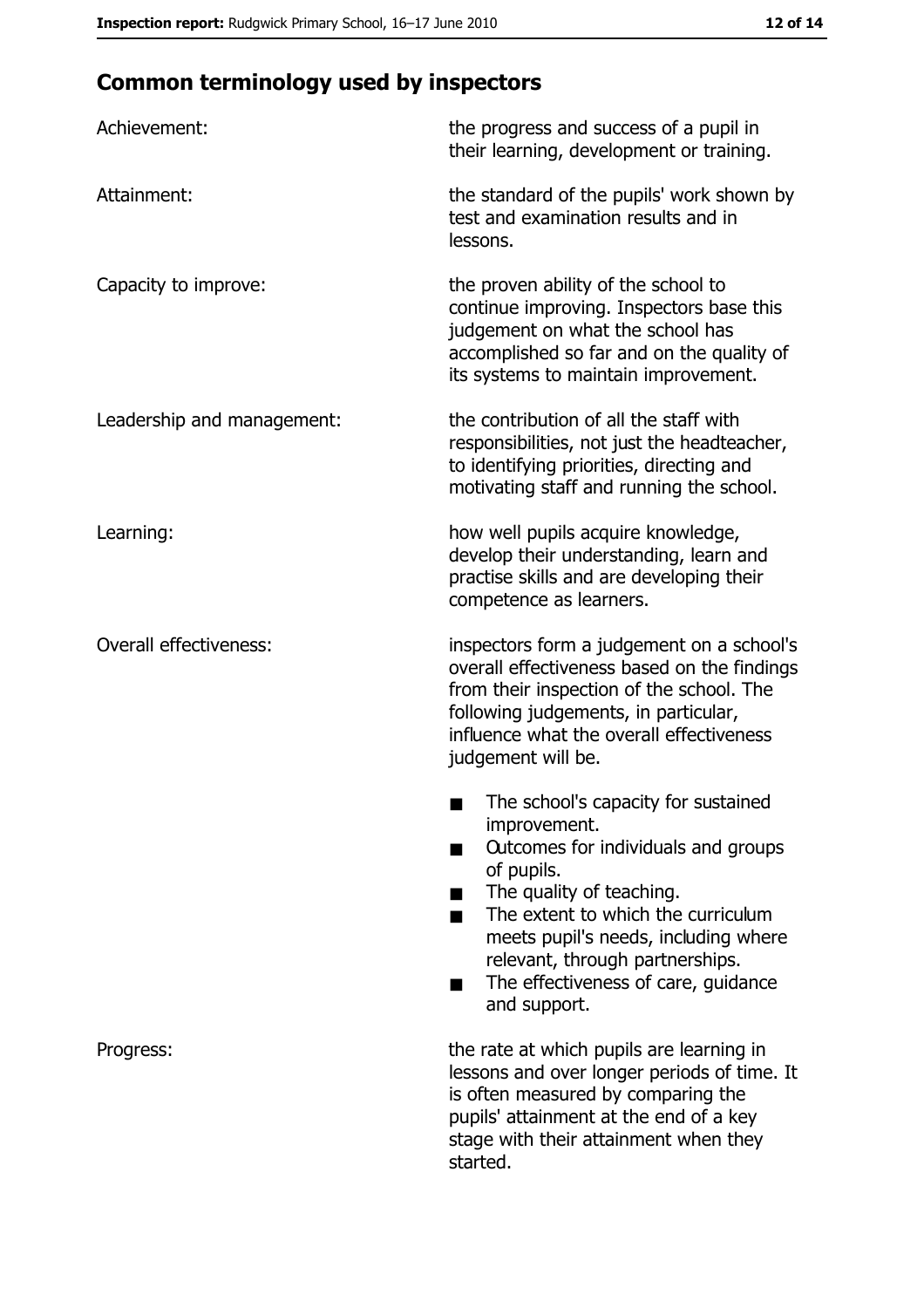This letter is provided for the school, parents and carers to share with their children. It describes Ofsted's main findings from the inspection of their school.



18 June 2010

Dear Pupils

Inspection of Rudgwick Primary School, Horsham, RH12 3HW

Thank you for being so friendly when we visited your school and for telling us about all the interesting things that you do. We could see that you enjoy all the netball, dance, gymnastics and music sessions. Here are some of the other good things we found out.

- You enjoy taking responsibility and you contribute so much to your school and the local community. We were very impressed with your links with Masemwa  $\Box$  you must be rightly proud.
- You make good progress in the Reception class and learn lots of new things.  $\blacksquare$
- All of the adults take very good care of you so that you feel very safe.  $\blacksquare$
- You keep very fit and healthy by eating fruit every day and taking part in lots of  $\blacksquare$ sport activities. Well done!
- You reach above-average standards and your progress is good. You obviously enjoy  $\blacksquare$ your lessons, and we were impressed to see how hard you work; your good attitudes and behaviour make a big difference.
- The school works really well with your parents and carers and others to help make  $\blacksquare$ sure you can do your very best.
- Your school is very well led by your headteacher; he is well supported by the staff  $\blacksquare$ and governors. They are all working together to make your school even better.

This is what we have asked them to do to help your school become even better than it is now:

- make sure that the indoor and outdoor learning environment for the youngest  $\blacksquare$ children is rich, stimulating and exciting
- through a link with another school help you to be more aware of people from  $\blacksquare$ different cultural, ethnic and religious backgrounds in the United Kingdom.

You can help, too, by always working as hard as you can.

Yours sincerely

Sheila Browning

Lead inspector